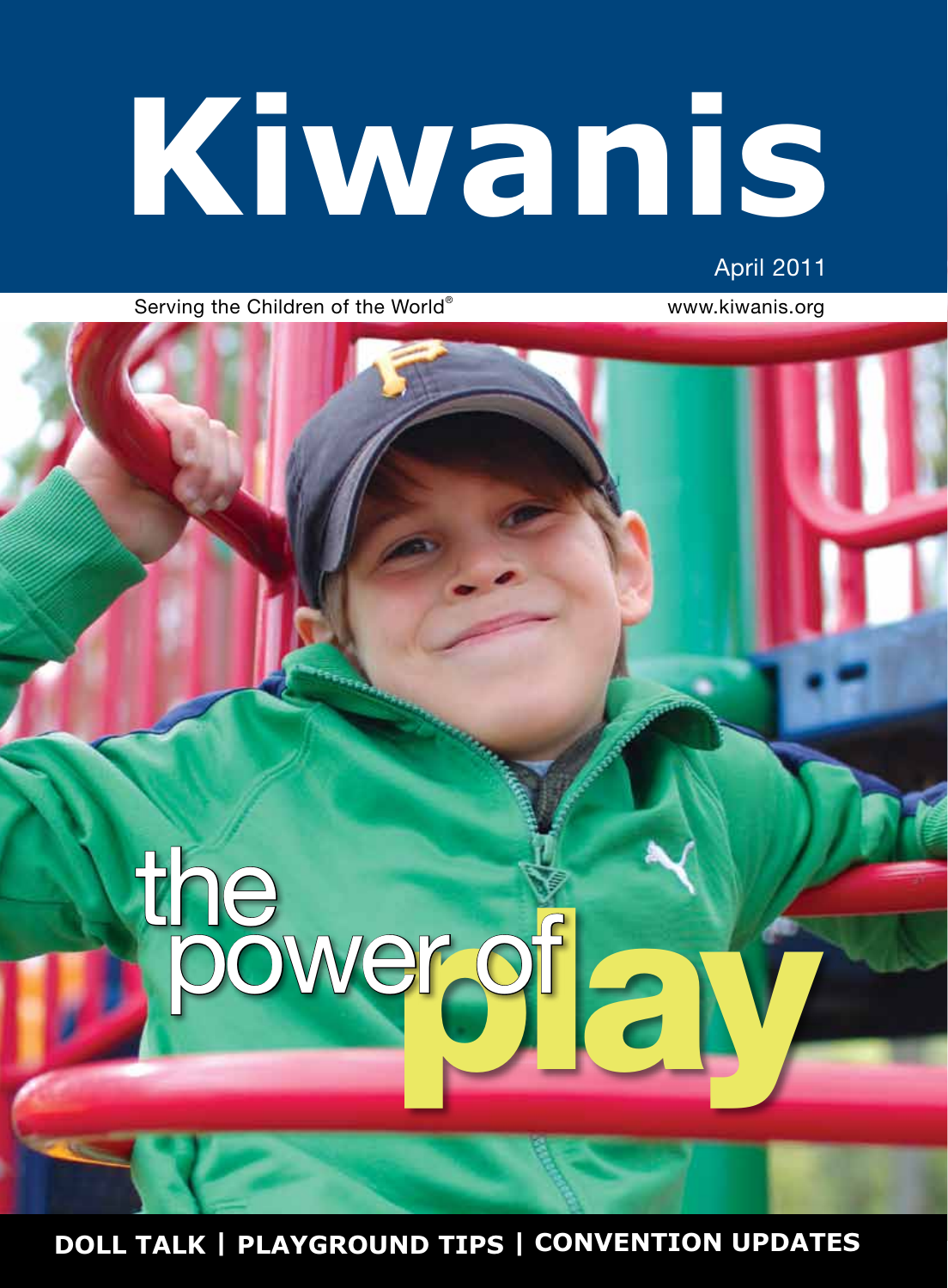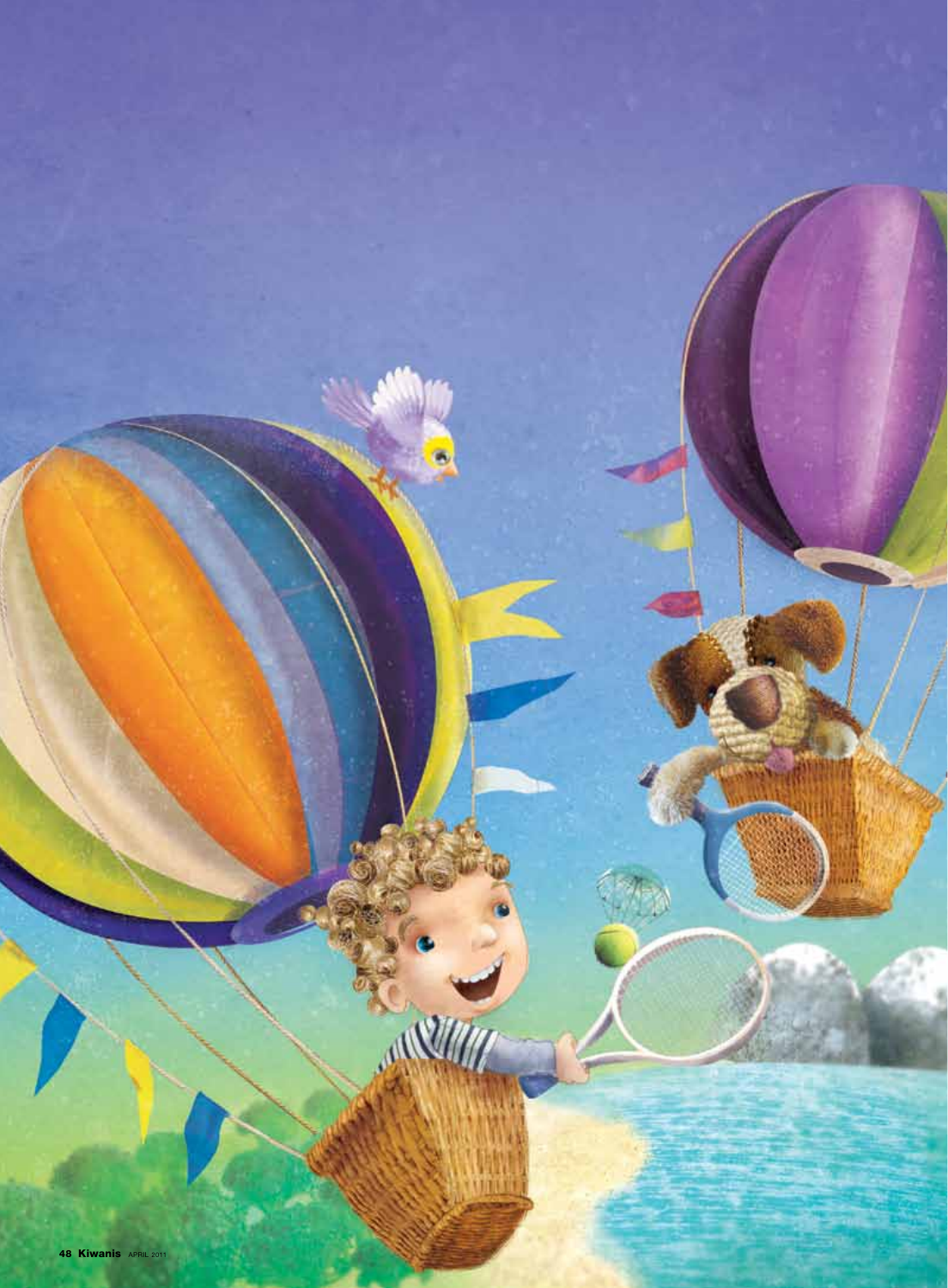

## When play matters most

*Children suffering from traumatic illnesses and injuries gain powerful benefits from medical play.*

Ooked, prodded and pricked by more medical devices than any young child should have to endure,<br>Christopher was understandably wary of what vices than any young child should have to endure, Christopher was understandably wary of what his doctors, nurses and specialists might do next. Undergoing hospice care at home, the terminally ill 6-year-old was tired of all the medical personnel parading in and out of his house. So were his parents.

Christopher's mom and dad just wanted him to laugh and enjoy some fun before his brief life ended. They wanted to see their once-exuberant boy experience a bit of joy. They wanted to see him play again.

By Nicholas Drake • Illustrations by Luciana Navarro Powell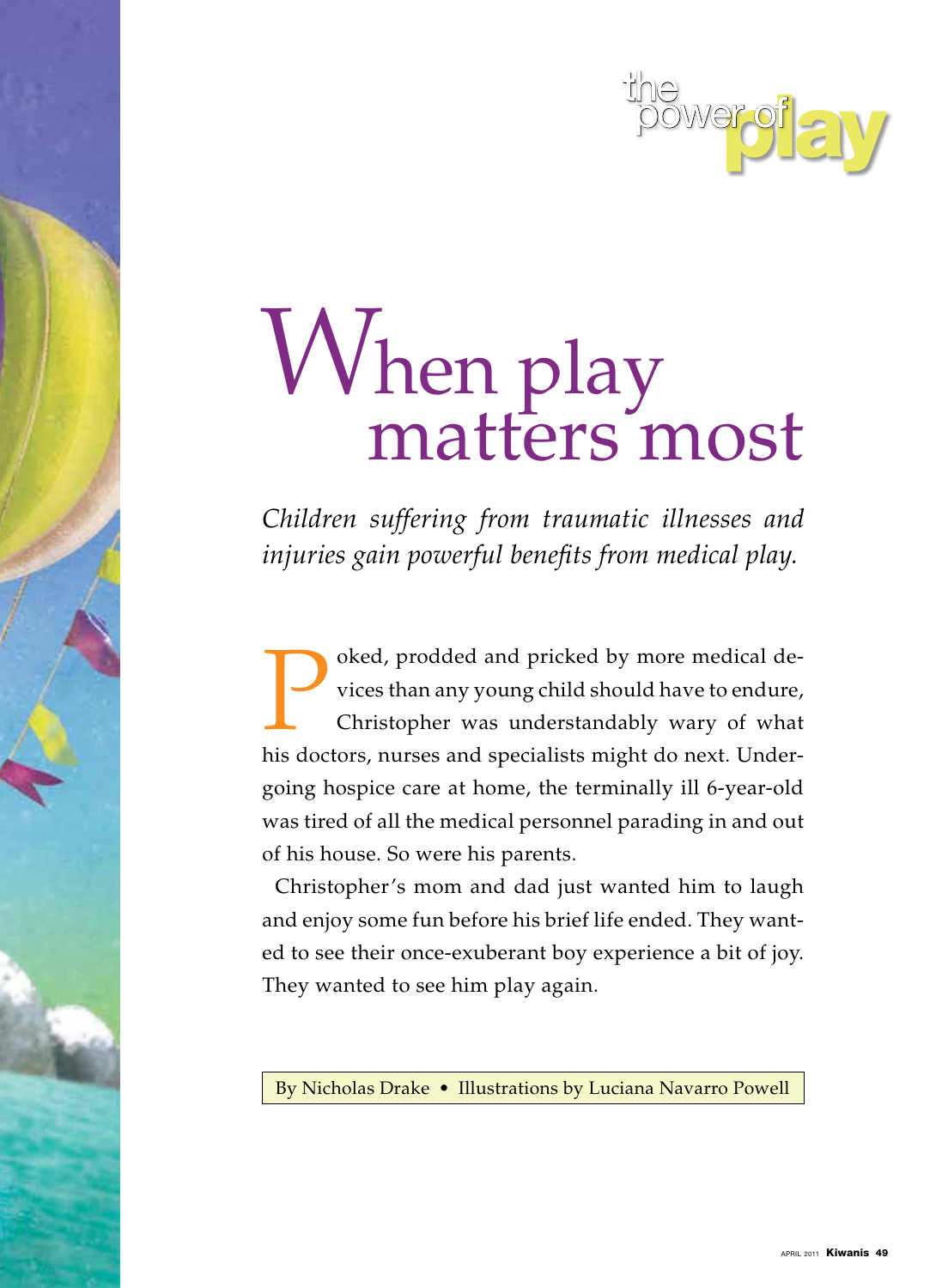### $P$ lay offers children an arena where they can

 $^{\prime}$ When we arrived at his<br>swered the door," says<br>rie Walton owner of the Family First home, Christopher answered the door," says Lorie Walton, owner of the Family First Play Therapy Centre in West Bradford, Ontario. "His little body looked pale and weak, but his character was strong and stubborn. He yelled, 'Mom!' and ran and climbed into his hospital bed set up in the living room. As his mother sat down with us and began talking to my colleague, Christopher watched me from afar."

the power of  $\epsilon$  y

Walton visited Christopher's home at the request of his parents. They wanted to use play therapy to emotionally connect with their son in other ways besides medically caring for him.

As Walton slowly opened up a toy medical bag, Christopher pre-

50 Kiwanisapril <sup>2011</sup>

tended to ignore her. When she took out paper and markers, he looked at her quickly—and just as quickly looked away. Seeing Walton pull out a small hedgehog puppet, the boy swung his feet over the edge of his bed. It was a big Saint Bernard puppet called Marty that finally won his heart.

"Christopher leaped off the bed and grabbed Marty from my hands," says Walton, a certified child psychotherapist play therapist and past president of the Canadian Association for Child and Play Therapy. "It was best friends at first sight. As I made the hedgehog talk, Christopher responded through Marty. He laughed and teased the hedgehog. He expressed his hatred of needles, doctors and hospitals. The puppet helped Christopher cope with the stresses of his illness and the scary parts of the h o s p i t a l.

LAN

"His parents were soothed knowing their son had something he could use to express his overwhelming emotions. They used the puppet to express themselves, laugh with one another and add some lighter moments to their lives. Play helped this small child with his final days."

That was clear in the works of Plato, Rousseau and Freud. The way children play has long been seen as a window to their inner beings. In the early 1900s, play gained prominence as a viable way to therapeutically help children in overly stressful situations. The wide acceptance of the field led to the formation of numerous organizations in the 1980s, including the Association for Play Therapy, which has some 5,000 members in more than 25 countries today.

Canada in particular embraced play as an important medical component. The Canadian Child Psychotherapy and Play Therapy Association helped develop certification standards for the field. The Canadian Play Therapy Institute took its cause worldwide with Play Therapy International, which has sister organizations across Europe, the United Kingdom, Asia-Pacific and Africa.

hy does play work for children facing medical challenges? Studies are nearly universal in their conclusions, citing diverse case studies on the emotional and physical merits of play.

"Play normalizes what would otherwise be an abnormal life experience," says Melissa Smith, executive